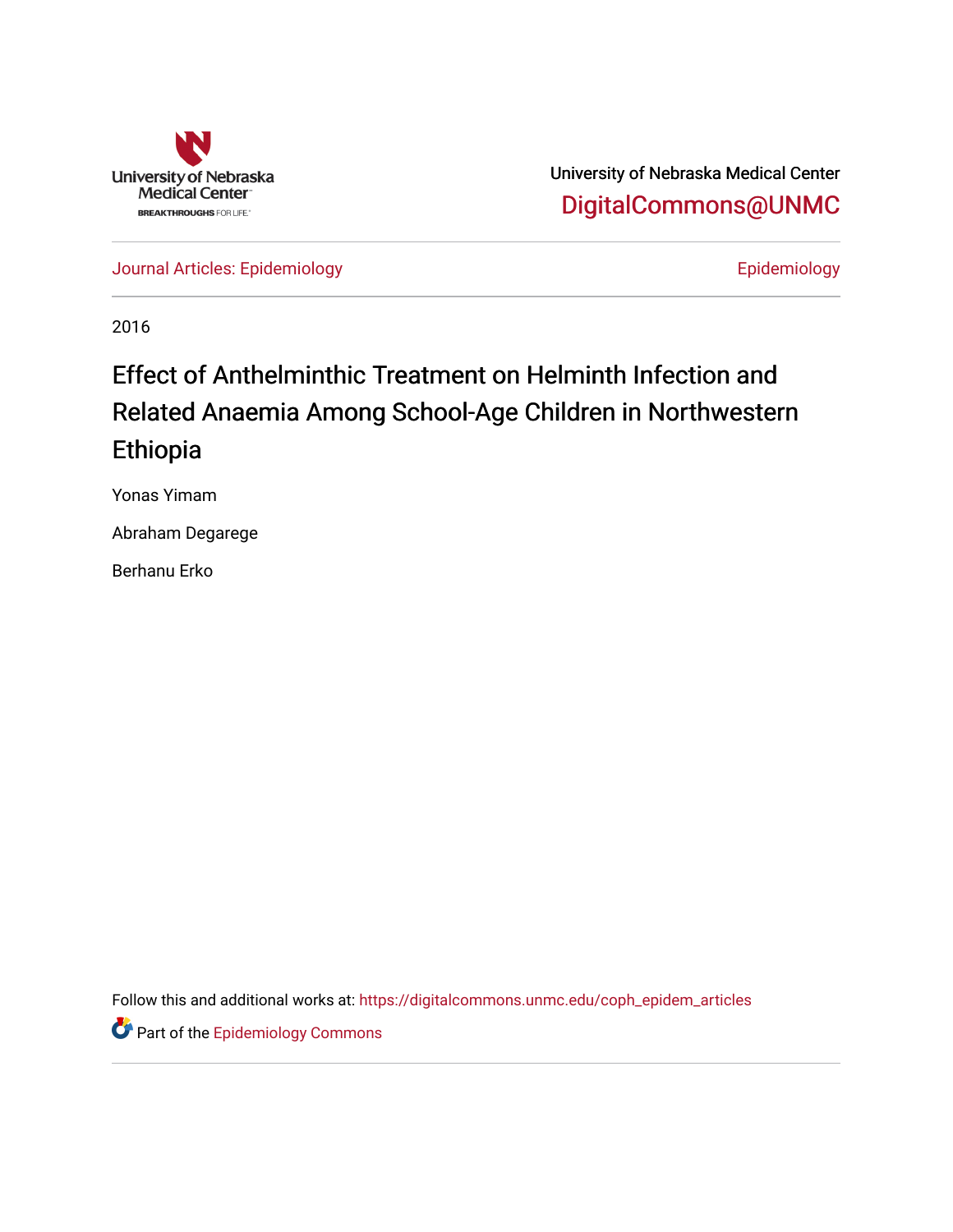## **RESEARCH ARTICLE External Structure Community Community Community Community Community Community Community Community**



# Effect of anthelminthic treatment on helminth infection and related anaemia among school-age children in northwestern Ethiopia

Yonas Yimam<sup>1†</sup>, Abraham Degarege<sup>2,3\*†</sup> and Berhanu Erko<sup>3</sup>

## Abstract

**Background:** Information about improvements in the health status of population at-risk of helminth infection after anthelminthic treatment helps to evaluate the effectiveness of the large scale deworming program. The objectives of this study were to assess the impact of anthelminthic treatment on the prevalence and intensity of intestinal helminth infection, haemoglobin level and prevalence of anaemia among school-age children.

Methods: A total of 403 children attending Tikur Wuha Elementary School in Jiga, northwestern Ethiopia were enrolled in this study between February and March 2011. Formol-ether concentration and Kato-Katz methods were used to examine stool for intestinal helminth infections at baseline and one month after anthelminthic treatment. Haemoglobin level was measured using Hemocue machine at baseline and one month after anthelminthic treatment.

Results: Out of 403 school children examined, 15.4 % were anaemic and 58.3 % were infected with intestinal helminths at baseline. Hookworms (46.9 %), Schistosoma mansoni (24.6 %), Ascaris lumbricoides (4.2 %) and Trichuris trichiura (1.7 %) infections were common. The odds of anaemia was higher among children infected with helminths (adjusted odds ratio (aOR) = 3.83, 95 % CI = 1.92, 7.62) especially in those infected with hookworm (aOR = 2.42, 95 % CI = 1.34, 4.39) or S. mansoni (aOR = 2.67, 95 % CI = 1.46, 4.88) and two or more helminth species (aOR = 7.31, 95 % CI = 3.27, 16.35) than those uninfected with intestinal helminths at baseline. Significant reduction in prevalence of helminth infection (77.0 %) and increment in mean haemoglobin level (+3.65 g/l) of children infected with helminths was observed one month after anthelminthic treatment. The increase in haemoglobin level after anthelminthic treatment was significantly positively associated with the age, but negatively associated with the haemoglobin level at baseline. The change in mean haemoglobin level was significantly higher among undernourished than normal children. Percent reduction in the prevalence of anaemia among children infected with helminths was 25.4 % after anthelminthic treatment.

Conclusions: The present study provides evidence that anthelminthic treatment of school-age children infected with intestinal helminth can improve haemoglobin level in addition to reducing the prevalence and intensity of helminth infections one month after treatment. This suggests that deworming of children may benefit the health of children in sub-Sharan Africa where hookworm and S. mansoni infections are prevalent.

Keywords: Helminths, Anthelminthic treatment, Haemoglobin, Anaemia, Ethiopia

\* Correspondence: abrahamdegarege@yahoo.com

3 Aklilu Lemma Institute of Pathobiology, Addis Ababa University, P.O. Box

Full list of author information is available at the end of the article



© The Author(s). 2016 Open Access This article is distributed under the terms of the Creative Commons Attribution 4.0 International License (http://creativecommons.org/licenses/by/4.0/), which permits unrestricted use, distribution, and reproduction in any medium, provided you give appropriate credit to the original author(s) and the source, provide a link to the Creative Commons license, and indicate if changes were made. The Creative Commons Public Domain Dedication waiver (http://creativecommons.org/publicdomain/zero/1.0/) applies to the data made available in this article, unless otherwise stated.

<sup>†</sup> Equal contributors

<sup>&</sup>lt;sup>2</sup>Department of Epidemiology, Robert Stemple College of Public Health, Florida International University, Miami, USA

<sup>1176,</sup> Addis Ababa, Ethiopia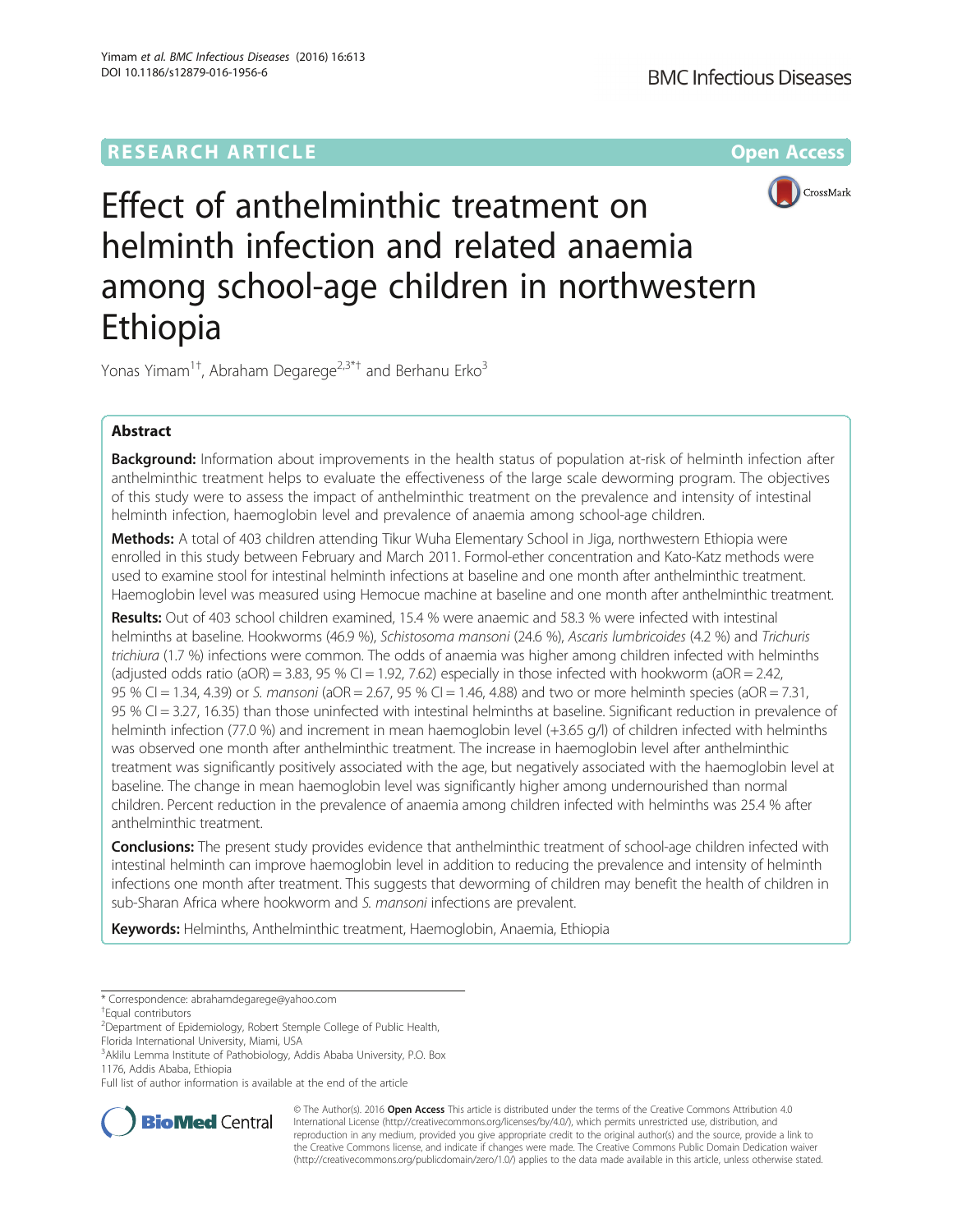## Background

Neglected tropical diseases (NTDs) are heterogeneous group of disease due to viral, bacteria or parasite infections such as soil transmitted helminth (STH) and Schistosoma *mansoni* [1]. NTDs pose public health problem for over one billion people worldwide particularly in the developing countries [1]. NTDs are responsible for over 48 million disability-adjusted life years lost each year [2].

Today a scale-up of mass drug administration program is underway in various parts of Africa, Asia and South-America to control NTDs such as schistosomiasis and STH by 2020 [1, 3]. The program involves regular administration of anthelminthic drugs to at-risk populations, usually without prior diagnosis of every infected individual [4]. Accordingly, most children living in sub-Saharan Africa where helminth infection are endemic are treated in mass with anthelminthic drugs [5]. Several pharmaceutical companies donate millions of drugs to ensure the success of the program [6]. Given the large amount of money invested, it should be clear whether mass or targeted anthelminthic treatment can lead to improvement in health and development in such a substantive way. However, it is not clear whether the deworming programs brought changes in the prevalence of helminth infection and related problems such as anaemia and undernutrition as anticipated.

Intestinal helminth infections are very common in Ethiopia particularly in school-age children and can reach up to 83.3 % in some regions [7]. As a result, the country launches a mass deworming program in November 2015 to treat at risk children in schools for STH and Schistosoma infection [8]. Several cross-sectional studies confirmed association of intestinal helminth infection with low haemoglobin level and high prevalence of anaemia among children in the country [9–11]. These associations suggest that deworming may help to reduce the prevalence of anaemia. However, due to the cross-sectional nature of the study designs, it is possible that the associations might have been caused by other socioeconomic factors. Hence, interventional studies are required to confirm whether the mass treatment program can improve the haemoglobin level and reduce the prevalence of helminth infection. Information about improvements in the health status of the at-risk population after anthelminthic treatment will help to evaluate the effectiveness of the large scale deworming program. Thus, the current study was conducted to evaluate the impact of treatment with anthelminthic drugs in reducing the prevalence and intensity of helminth infection and related anaemia among school-age children in Tikur Wuha Elementary School, northwestern Ethiopia.

## **Methods**

## Study area and population

The study was longitudinal and involved 403 children attending Tikur Wuha Elementary School, northwestern Ethiopia in February and March, 2011. The school is situated in Jiga District, approximately 390 km from Addis Ababa. The area has an elevation of 1917 m above sea level with an average temperature and rainfall of 18.5 °C and 134.35 mm, respectively. More than 95 % of the population in the area composed of the Amhara ethnic group and agriculture and trade are the main income source for majority of the community. Most of the people in the district live in houses with iron sheets/ grass roof, mud/wooden wall and mud floor. Intestinal helminth infections are common among communities in the area (health facility records). Children of age 5 to 15 years attending the school during the specified period and who apparently looked healthy were included in the study. Children included in the study were homogenous in terms of their areas of residence, housing conditions, life style, ethnicity and families' socio-economic status.

### Nutrition assessment

Height and weight of all the children was measured in bare foot and lightly-worn clothes to the nearest 100 cm and 1 kg, respectively at baseline and one month after anthelminthic treatment in children who were infected with helminth at baseline. Then, Z-values for weight-for-age (for only children aged between 5 and 10 years) (WAZ), body mass index-for-age (BAZ) and height-for-age (HAZ) were calculated [12]. Children with Z- values of BAZ, WAZ and HAZ > −2 were grouped as well-nourished and those with Z-values of either BAZ or WAZ or HAZ < −2 were grouped as under-nourished [13].

#### Haemoglobin measurement

Approximately 10 μl of finger prick blood was collected from all children and haemoglobin level was determined using hemocue machine (Hemocue HB 201, Anghelom, Sweden) at baseline. Haemoglobin level of children infected with intestinal helminths and treated with anthelminthic drug was re-measured four weeks after treatment following similar procedure. The haemoglobin level measured was used to assess the anaemic status of the children following the WHO guidelines [14]. The WHO cut-off of haemoglobin level used for determining anaemia was 115.0 g/l for children 5–11 years; 120.0 g/l for children 12– 14 years; 120.0 g/l for female children of 15 years of age and 130.0 g/l for female children with 15 years of age [14].

## Microscopic examination of stool for intestinal helminths

Approximately 5 g of fresh stool specimens was collected from each children and processed using the Kato-Katz (2 slides per individuals) and concentration techniques at baseline and one month after anthelminthic treatment [15]. Only children who were infected with intestinal helminth at baseline and treated were re-examined one month after anthelminthic treatment. Qualitative examination for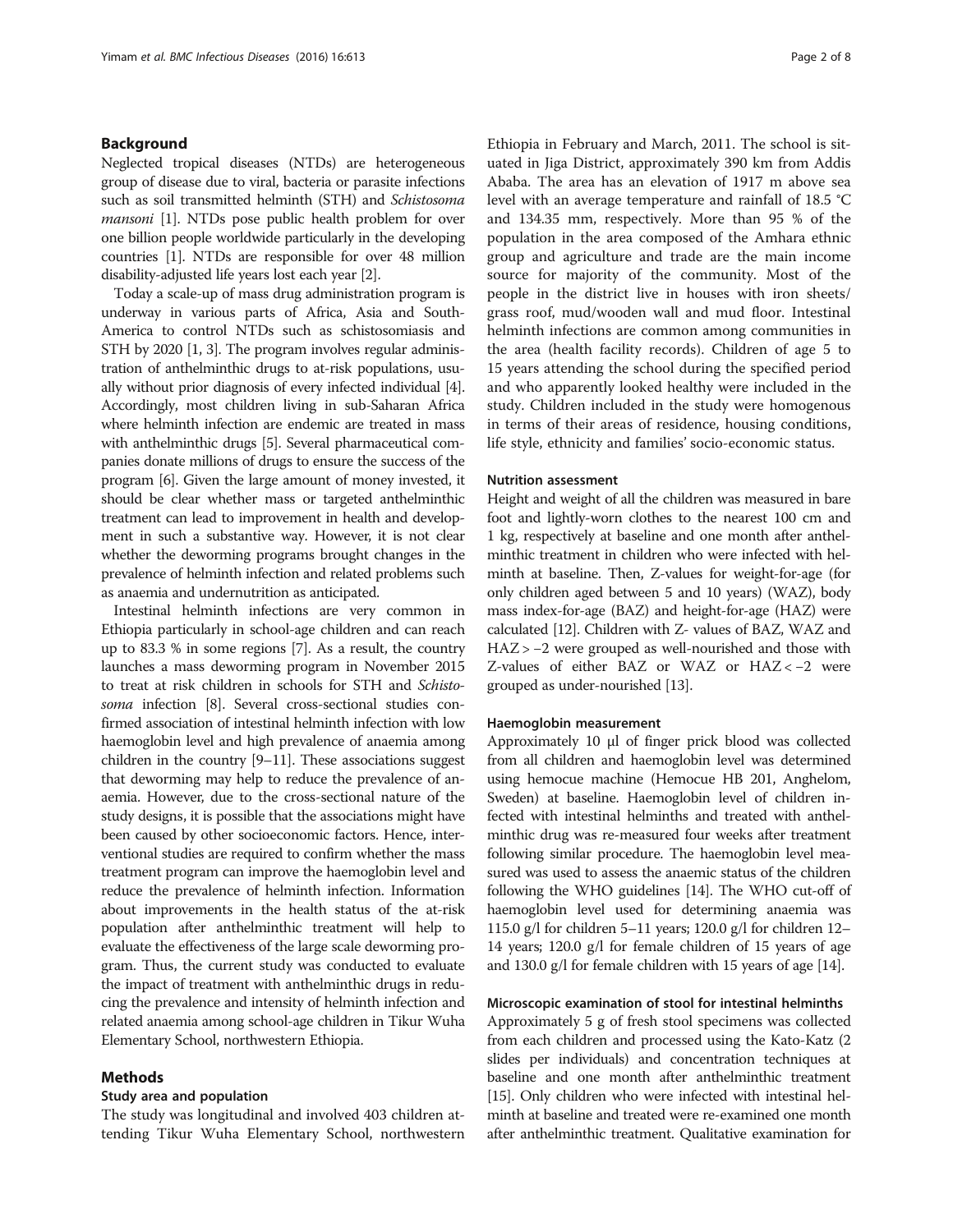all of the helminth species and simultaneous quantification in the case of hookworm infection from the Kato-Katz slides was made on the spot. However, egg count for other helminth species from the Kato-Katz slides and processing of samples in the formal-ether concentration method was done at Aklilu Lemma Institute of Pathobiology, Addis Ababa University (ALIPB).

#### Anthelminthic treatment

Only children who were found positive for helminth infection were treated with anthelminthic drugs. Children who were infected with STHs were treated with 400 mg albendazole while those who were infected with H. nana, T. saginata and S. mansoni infection were treated with praziquantel in appropriate doses (40 mg/kg body weight). Children who were infected with STHs and H. nana, T. saginata or S. mansoni were treated with both 400 mg albendazole and praziquantel (40 mg/kg body weight).

#### Statistical analysis

Data were computerized using Excel 2007 and analyzed using STATA version 11 (Stata Corporation, College Station, Texas, USA). Paired t-test was used to check if the difference in the mean egg counts and mean haemoglobin levels before and after anthelminthic treatment was significant. Unpaired *t*-test was used to check if the difference in the mean haemoglobin levels changes after anthelminthic treatment was significant between males  $vs$  females, children with ages 5-10 years  $vs$  11-15 years, undernourished vs normal children. Z-test was used to compare the prevalence of intestinal helminth infection and prevalence of anemia before and after anthelminthic treatment. Multiple logistic regression analysis was used to assess factors associated with the prevalence of helminth infection and prevalence of anaemia. Multiple linear regression analysis was used to assess factors associated with intensity of helminth infection and haemoglobin level. Values were considered significant whenever P-value was less than 5 %.

## **Results**

### Prevalence and intensity of helminth infection

A total of 403 children (mean age in years  $\pm$  SD, 11.42  $\pm$ 2.42) were examined for intestinal helminth infection and 58.3 %, 46.9 %, 24.6 %, 4.2 %, 1.7 % and 2.0 % of these were infected with at least one helminth species, hookworm, S. mansoni, A. lumbricoides, T. trichiura and H. nana or T. saginata infections, respectively. Out of 235 children infected with intestinal helminths, 31.9 % were infected with two or three different helminth species. S. mansoni infection was positively associated with hookworm (adjusted odds ratio  $(aOR) = 1.89$ , 95 % CI = 1.16, 3.07) or A. lumbri*coides* infection  $(aOR = 4.11, 95 % CI = 1.40, 12.09)$ . The odds of S. *mansoni* infection was higher among males than

females (aOR = 1.70, 95 % CI = 1.05, 2.75). However, infections with A. lumbricoides, T. trichiura and hookworm were comparable between males and females or between children of age 5–10 years and 11–15 years (Table 1). Majority of the infections were light and some of the infections were moderate (Table 1). Only one individual had heavy intensity S. mansoni infection. The mean egg per gram of A. lumbricoides, T. trichiura, hookworm and S. mansoni infections were 1205.6, 634.3, 191.5 and 72.5, respectively.

## Impact of anthelminthic treatment on prevalence and intensity of helminth infection

Out of 235 children infected with intestinal helminths and treated with anthelmithic drugs, 86.4 % cured. However, 7.2 %, 5.5 %, 0.8 % and 0.8 % of the children treated with anthelmithic drug (235) continued to excrete eggs of hookworm, T. trichiura, A. lumbricoides and S. mansoni, respectively one month after anthelmithic treatment. The prevalence of hookworm, S. mansoni A. lumbricoides and T. trichiura infections significantly reduced one month after anthelminthic treatment (Table 2). The mean egg counts of hookworm and S. mansoni significantly reduced one month after anthelminthic treatment (Table 2). However, the reduction in mean egg count of A. lumbricoides and T. trichiura after treatment was not significant.

The odds of being cure from intestinal helminth infection was reduced with an increase in the intensity of hookworm infection (aOR = 0.988, 95 % CI = 0.98, 0.997) but increased with an increase in the intensity of S. mansoni infection at baseline ( $aOR = 1.03$ , 95 % CI = 1.00009, 1.06). However, the odds of cure rate was not associated with the age and nutritional status of children, and multiplicity of infection before treatment in a multivariable logistic regression model (data not shown).

## Impact of intestinal helminth infection on haemoglobin level and prevalence of anaemia

Out of 403 children examined (mean haemglobin = 129.5 g/l), 15.14 % were anaemic. The mean haemoglobin level was significantly lower among children infected with helminths (adjusted regression coefficient  $(\beta) = -5.80$ , 95 % CI =  $-8.23$ ,  $-3.38$ ) especially in those infected with hookworm (β = -3.98, 95 % CI = -6.40, -1.55), *S. mansoni*  $(β = -4.66, 95 % CI = -7.56, -1.76)$  and two or more helminth species (β = −9.19, 95 % CI = −12.65, −5.73) than those who were not infected with intestinal helminths. The mean haemoglobin level significantly decrease with an increase in the intensity of hookworm infection (Table 3). The mean haemoglobin level was lower among children who were undernourished than normal ones (β = −3.46, 95 % CI = −5.85, −1.60). The odds of anaemia before anthelminthic treatment was also significantly higher among children infected with helminths  $(aOR = 3.83, 95 % CI = 1.92, 7.62)$  especially in those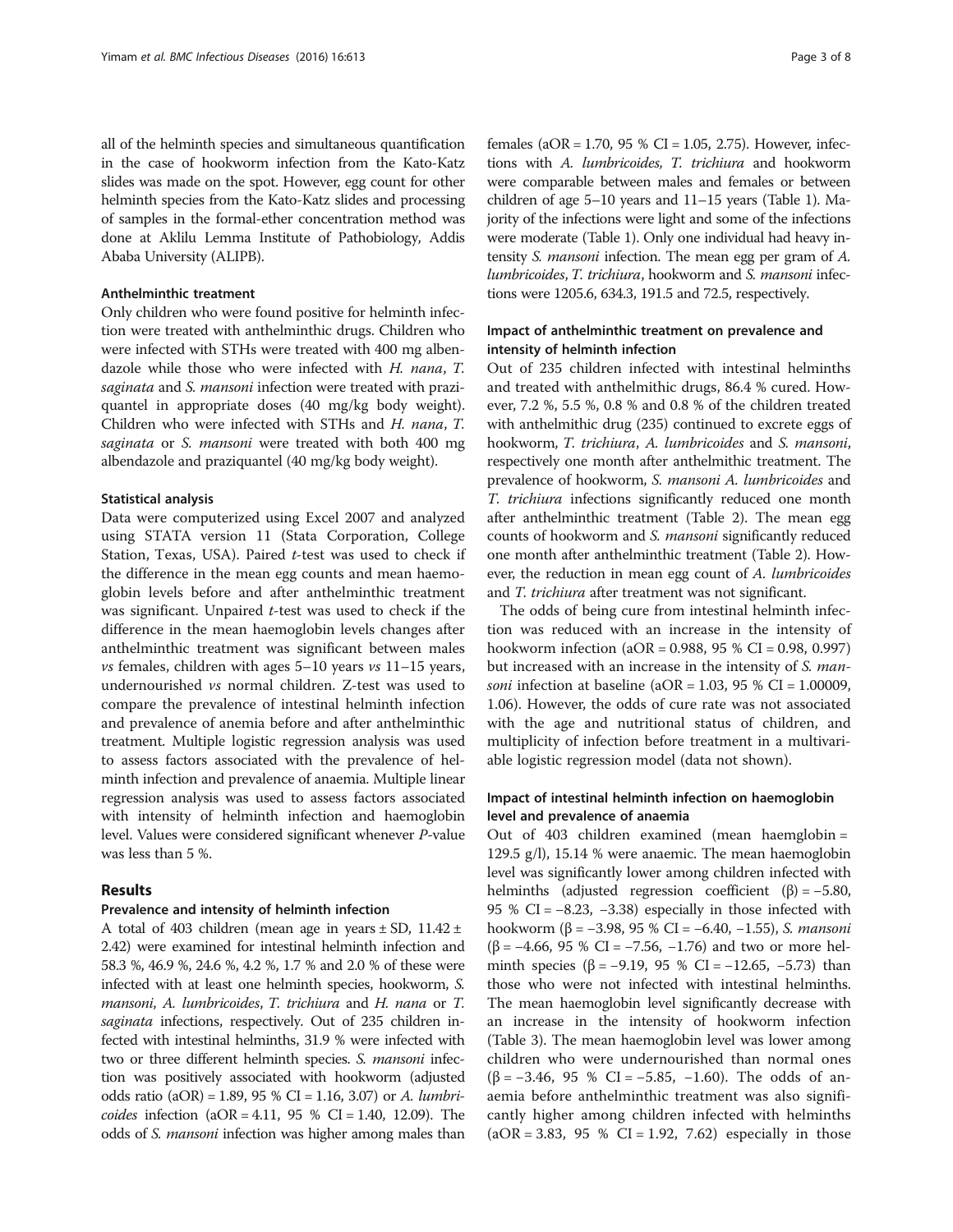| Variables         | Number examined | Hookworm                 | S. mansoni | A. lumbricoides | T. trichiura             | Others <sup>a</sup> | Any helminth |
|-------------------|-----------------|--------------------------|------------|-----------------|--------------------------|---------------------|--------------|
| Age (years)       |                 |                          |            |                 |                          |                     |              |
| $5 - 10$          | 146             | 50.0                     | 21.3       | 4.8             | 2.1                      | 4.1                 | 54.8         |
| $11 - 15$         | 257             | 45.1                     | 26.5       | 3.9             | 1.6                      | 0.8                 | 60.3         |
| Total             | 403             | 46.9                     | 24.6       | 4.2             | 1.7                      | 2.0                 | 58.3         |
| Sex               |                 |                          |            |                 |                          |                     |              |
| Female            | 216             | 47.2                     | 19.9       | 4.6             | 1.9                      | 2.3                 | 55.6         |
| Male              | 187             | 46.5                     | 29.9       | 3.7             | 1.6                      | 1.6                 | 61.5         |
| Intensity         |                 |                          |            |                 |                          |                     |              |
| Light             | 290             | 100                      | 79.8       | 94.1            | 8.6                      |                     |              |
| Moderate          | 21              | $\sim$                   | 19.2       | 5.9             | 14.3                     |                     |              |
| Heavy             | 1               | $\overline{\phantom{a}}$ | 1.0        | $\sim$          | $\overline{\phantom{a}}$ |                     |              |
| Mean egg per gram |                 | 191.5                    | 72.48      | 1205.6          | 634.3                    |                     |              |

Table 1 Prevalence (%) and intensity of intestinal helminths infection among 403 school-age children in Tikur Wuha Elementary School, northwestern Ethiopia, 2011

Others<sup>a</sup> = T. saginata or H. nana

infected with hookworm  $(aOR = 2.42, 95 % CI = 1.34,$ 4.39) or S. mansoni  $(aOR = 2.67, 95 % CI = 1.46, 4.88)$ and two or more helminth species (aOR = 7.31, 95 %  $CI = 3.27, 16.35$ ) than those who were not infected with intestinal helminths. The odds of anaemia significantly increase with an increase in the intensity of hookworm infection  $(aOR = 1.003, 95 % CI = 1.001, 1.004)$ . However, the mean haemoglobin level and odds of anaemia were similar when compared between children infected with A.lumbricoides or T. trichiura and those uninfected with intestinal helminths.

## Impact of anthelminthic treatment on haemoglobin level and prevalence of anaemia

The mean haemoglobin levels of children infected with intestinal helminths significantly increased (+3.65 g/l) one month after anthelminthic treatment  $(p < 0.001)$ . The changes in haemoglobin level after anthelminthic treatment increased with an increase in the age (β = 1.06, 95 % CI = 0.26, 1.87), but decreased with an increase in the haemoglobin level at base line (β = −0.19, 95 % CI = −0.35, −0.02). The change in mean haemoglobin level was also higher

among children who were undernourished than normal ones (β = 2.54, 95 % CI = 0.45, 4.62). However, the changes in haemogobin level was not associated with the intensity of helminth infections and sex of children.

Prevalence of anaemia among children infected with helminth (21.3 %) decreased one month after anthelminthic treatment (16.1 %). However, the difference was not statically significant. The reduction in the prevalence of anaemia after anthelminthic treatment was significantly higher in females (percent reduction = 32.2 %) than in males (percent reduction = 15.5 %) ( $p < 0.01$ ). However, the percent reduction in the prevalence of anaemia was similar in children with varying age groups, nutritional status and number of helminth species coinfecting the host (Table 4).

## **Discussion**

This study confirmed that infections with intestinal helminths particularly hookworm, S. mansoni or two or more intestinal helminth species simultaneously are associated with an increased risk of anaemia. Fortunately, anthelminthic treatment resulted in significant reduction

Table 2 Effect of anthelminthic treatment on the prevalence (%) and mean egg count of intestinal helminths among 403 schoolage children in Tikur Wuha Elementary School, northwestern Ethiopia, 2011

| Helminth<br>species | Before treatment<br>$(n = 403)$ |                   | After treatment<br>$(n = 235)$ |                   | Percent reduction |                   |  |
|---------------------|---------------------------------|-------------------|--------------------------------|-------------------|-------------------|-------------------|--|
|                     | Prevalence                      | MEPG <sup>a</sup> | Prevalence                     | MEPG <sup>a</sup> | Prevalence        | MEPG <sup>a</sup> |  |
| Hookworm            | 46.9                            | 89.8              | 7.2                            | 14.8              | 84.7              | 83.5              |  |
| S. mansoni          | 24.6                            | 17.8              | 5.5                            | 3.3               | 77.6              | 81.5              |  |
| A. lumbricoides     | 4.2                             | 50.9              | 0.8                            | 12.6              | 81.0              | 75.2              |  |
| T. trichiura        |                                 | 11.0              | 0.8                            | 3.1               | 52.9              | 71.8              |  |
| Any helminth        | 58.3                            |                   | 13.6                           |                   | 76.7              |                   |  |

MEPG<sup>a</sup> = mean egg per gram

Note: All percent reduction values are significant at  $p = 0.01$  except MEPG reductions in A. lumbricoides and T. trichiura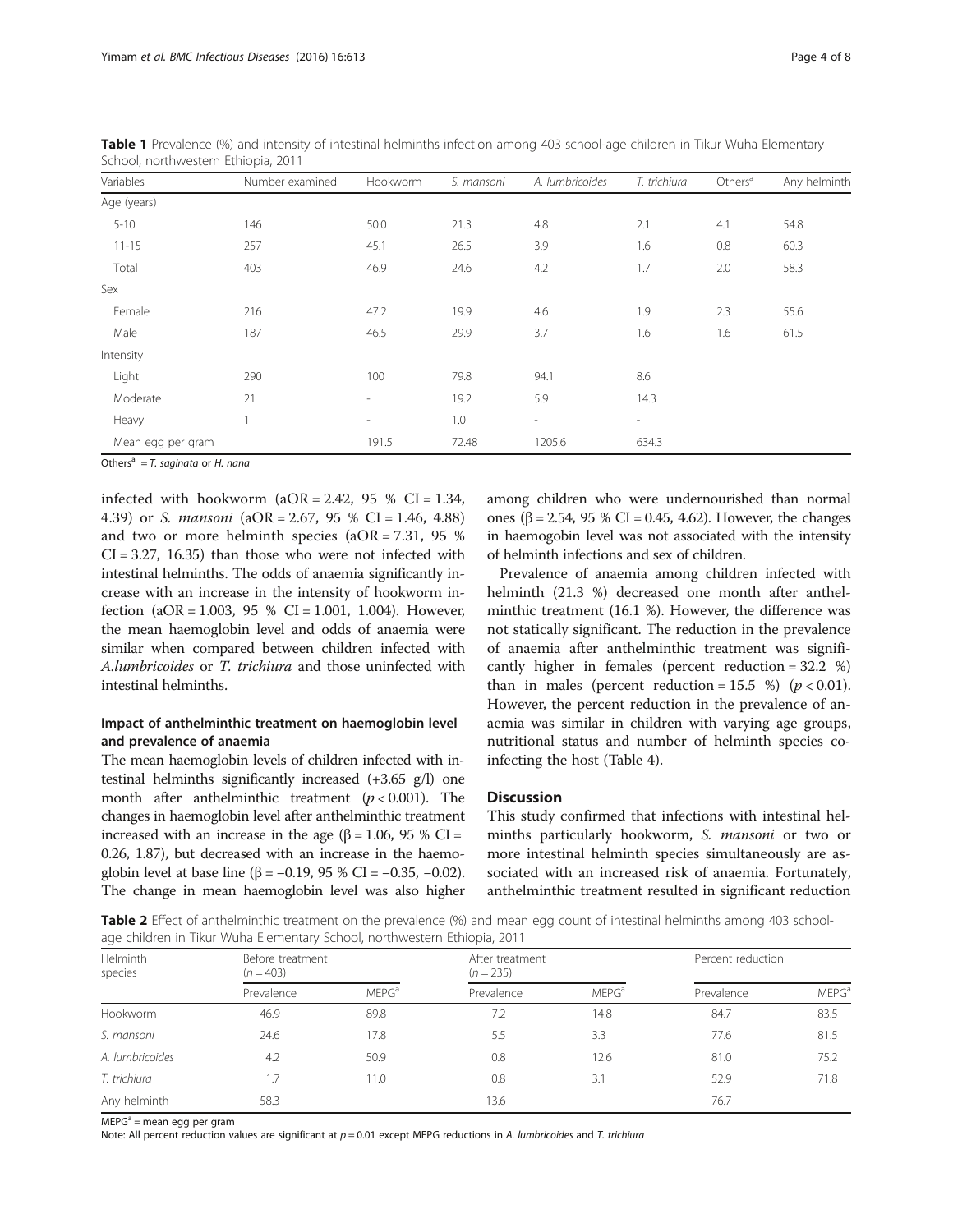| Explanatory variables    | Mean haemoglobin level<br>$βa$ (95 % CI) | Prevalence of anaemia<br>aOR <sup>b</sup> (95 % CI) |
|--------------------------|------------------------------------------|-----------------------------------------------------|
| Age (continuous)         | 1.08 [0.59, 1.57]                        | 1.13 [0.99, 1.28]                                   |
| Males vs females         | $-0.92$ [ $-3.29$ , 1.45]                | 0.89 [0.50, 1.59]                                   |
| Undernourished vs normal | $-3.49$ [ $-5.86$ , $-1.11$ ]            | 1.10 [0.62, 1.96]                                   |
| Infection                |                                          |                                                     |
| Not infected             | Ref.                                     | Ref.                                                |
| Hookworm                 | $-3.98$ $[-6.40, -1.55]$                 | 2.42 [1.34, 4.39]                                   |
| S. mansoni               | $-4.66$ [ $-7.56$ , $-1.66$ ]            | 2.67 [1.46, 4.88]                                   |
| A. lumbricoides          | $-4.13$ [ $-10.37$ , 2.11]               | 0.99 [0.25, 3.87]                                   |
| T. trichiura             | 3.06 [-6.24, 12.36]                      | $0.71$ [0.08, 6.25]                                 |
| Multiple                 | $-9.19$ [ $-12.65$ , $-5.73$ ]           | 7.31 [3.27, 16.35]                                  |
| Any helminth             | $-5.80$ $[-8.23, -3.38]$                 | 3.83 [1.92, 7.62]                                   |
| Egg intensity            |                                          |                                                     |
| Hookworm                 | $-0.02$ [ $-0.04$ , $-0.003$ ]           | 1.003 [1.001, 1.004]                                |
| S. mansoni               | $-0.01$ $[-0.03, 0.04]$                  | 1.00 [0.99, 1.005]                                  |
| A. lumbricoides          | $-0.003$ $[-0.02, 0.03]$                 | 1.00 [0.99, 1.002]                                  |
| T. trichiura             | $-0.01$ $[-0.03, 0.003]$                 | 1.00 [0.998, 1.00]                                  |

Table 3 Factors affecting mean haemoglobin levels (g/l) and prevalence of anaemia among 403 school-age children at baseline in Tikur Wuha Elementary School, northwestern Ethiopia, 2011

 $β<sup>a</sup>$  (regression coefficient): based on multiple linear regression analysis adjusted for age, gender, nutritional status and multiple helminth infection aOR<sup>b</sup>(adjusted odds ratio): based on multiple logistic regression analysis adjusted for age, gender, nutritional status and multiple helminth infection

in prevalence of intestinal helminth infection and significant increase in haemoglobin levels one month after treatment.

Intestinal helminth infection can directly or indirectly affect haemoglobin level in blood, which may lead to iron deficiency anaemia [16–18]. For example, hookworm release anticoagulants, ingest blood, and damage the intestinal wall causing bleeding [16], while S. mansoni causes splenic sequestration, autoimmune haemolysis and extra-corporeal loss of iron [17]. On the other hand, A. lumbricoides affect haemoglobin level indirectly by reducing appetite and nutrition uptake or causing mal-adsorption in the intestine [18]. Considering differences in the means by which hookworm, S. mansoni, A. lumbricoides and T. trichiura affect blood iron level [16–18], these parasites are expected to have additive effect on haemoglobin level when they co-exist. Indeed, the extent of reduction in haemoglobin level and odds of anaemia among children infected with helminth in the current study increased as the number of helminth species infecting the host increases.

In agreement with the current finding, a systematic review of intervention studies estimated an increase mean haemoglobin level of +1.89 g/l and 2.37 g/l after treatment of individuals with albendazole and combined albendazole and praziquanel, respectively [19]. This suggests that deworming can increase haemoglobin by enhancing iron status by preventing helminth infection related blood loss [19, 20]. However, the amount of gains

in haemoglobin level after anthelminthic treatment were not consistent among studies [19, 20]. Previous studies were heterogeneous in the type of drugs used for treating helminth infection, in techniques used for examining infection and measuring haemoglobin level, nature of the study population, prevalence and intensity of helminth infection and length of follow up period. These may have contributed to the differences in the magnitude of haemoglobin change after anthelminthic treatment.

Increase in the age of children, low haemoglobin level and low nutrition status before anthelminthic treatment were significant predictors of better mean haemoglobin gains after treatment. This finding could be due to the increased intensity and prevalence of multiple infections in those with low haemoglobin level at baseline. The reduction of heavy worm burden due to the anthelminthic drug could consequently lead to a marked increase in mean haemoglobin level one-month post-treatment. The finding of a high haemoglobin gains after treatment among children who were undernourished during baseline survey could be because of the fact that the impact of some parasite species like T. trichiura and A. lumbricoides on haemoglobin level is indirect through affecting nutrition status of the host [18]. Hence, deworming can increase haemoglobin by preventing helminth infection related undernutrition.

The change in prevalence of intestinal helminth (s) infection after anthelminthic treatment was higher in males and children with double or triple intestinal helminth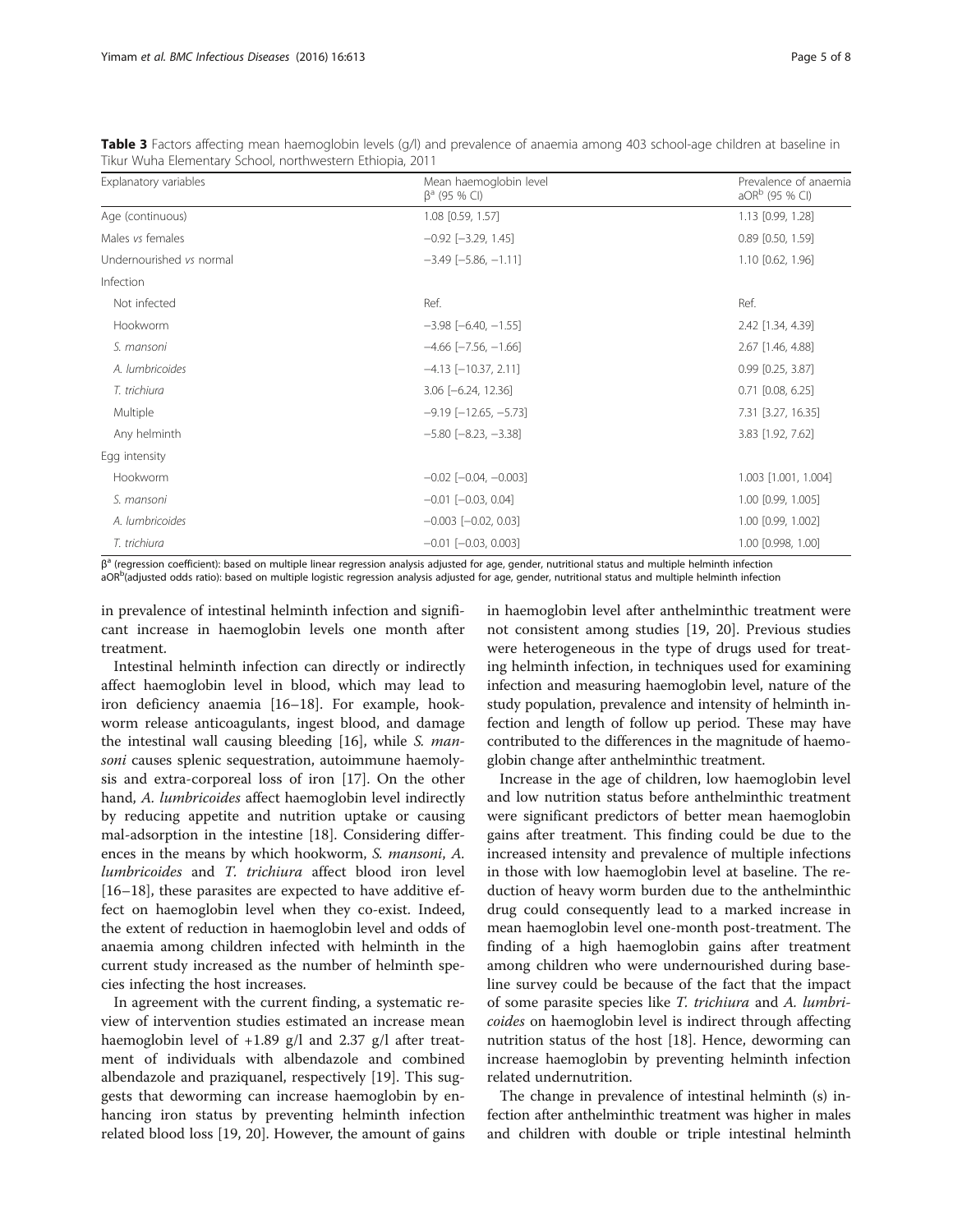| Parameters            | Number examined | Before treatment | After treatment | Mean haemoglobin increase/percent<br>anaemia decrease | $P^*$ -value |
|-----------------------|-----------------|------------------|-----------------|-------------------------------------------------------|--------------|
| Mean haemoglobin      | 235             | 127.2            | 130.8           | 3.7                                                   | < 0.01       |
| Age in years          |                 |                  |                 |                                                       |              |
| $5 - 10$              | 80              | 125.1            | 127.2           | 2.1                                                   | < 0.01       |
| $11 - 15$             | 155             | 128.2            | 132.7           | 4.5                                                   | < 0.01       |
| $P^{**}$ -value       |                 |                  |                 | 0.031                                                 |              |
| Sex                   |                 |                  |                 |                                                       |              |
| Female                | 120             | 126.0            | 129.7           | 3.7                                                   | < 0.01       |
| Male                  | 115             | 128.3            | 132.0           | $3.7\,$                                               | < 0.01       |
| $P^{**}$ -value       |                 |                  |                 | 0.975                                                 |              |
| Infection             |                 |                  |                 |                                                       |              |
| Hookworm              | 189             | 126.8            | 130.7           | $3.8\,$                                               | < 0.01       |
| S. mansoni            | 99              | 125.9            | 128.5           | 2.6                                                   | < 0.01       |
| A. lumbricoides       | 17              | 124.2            | 125.4           | 1.2                                                   | 0.507        |
| T. trichiura          |                 | 130.3            | 130.9           | 0.6                                                   | 0.386        |
| Single                | 160             | 128.7            | 133.0           | 4.3                                                   | < 0.01       |
| Multiple              | 75              | 124.0            | 126.2           | $2.3\,$                                               | 0.01         |
| Nutrition             |                 |                  |                 |                                                       |              |
| Normal                | 215             | 129.1            | 131.3           | 2.2                                                   | < 0.01       |
| Undernourished        | 188             | 125.1            | 130.3           | 5.2                                                   | < 0.01       |
| $P^{**}$ -value       |                 |                  |                 | < 0.01                                                |              |
| Prevalence of anaemia | 235             | 21.3             | 16.1            | 25.4                                                  | 0.148        |
| Age in years          |                 |                  |                 |                                                       |              |
| $5 - 10$              | 80              | 13.8             | 11.3            | 18.1                                                  | 0.633        |
| $11 - 15$             | 155             | 25.5             | 18.3            | 28.2                                                  | 0.125        |
| $P^{**}$ -value       |                 |                  |                 | 0.089                                                 |              |
| Sex                   |                 |                  |                 |                                                       |              |
| Female                | 120             | 25.8             | 17.5            | 32.2                                                  | 0.119        |
| Male                  | 115             | 16.8             | 14.2            | 15.5                                                  | 0.586        |
| $P^{**}$ -value       |                 |                  |                 | < 0.01                                                |              |
| Infection status      |                 |                  |                 |                                                       |              |
| Hookworm              | 189             | 21.7             | 14.3            | 34.1                                                  | 0.061        |
| S. mansoni            | 99              | 26.3             | 24.2            | 8.0                                                   | 0.744        |
| A. lumbricoides       | 17              | 17.7             | 17.7            | $0.0\,$                                               | 1.00         |
| T. trichiura          | $7\overline{ }$ | 14.3             | 14.3            | $0.0\,$                                               | 1.00         |
| Single                | 160             | 17.5             | 13.2            | 24.6                                                  | 0.286        |
| Multiple              | 75              | 29.3             | 22.7            | 22.5                                                  | 0.357        |
| Nutrition status      |                 |                  |                 |                                                       |              |
| Normal                | 215             | 19.7             | 16.2            | 17.8                                                  | 0.487        |
| Undernourished        | 188             | 18.5             | 15.9            | 14.1                                                  | 0.248        |
| $P^{**}$ -value       |                 |                  |                 | 0.359                                                 |              |

|  | Table 4 Effect of anthelminthic treatment on mean haemoglobin level (g/l) and prevalence of anaemia (%) among school children |  |  |  |  |  |
|--|-------------------------------------------------------------------------------------------------------------------------------|--|--|--|--|--|
|  | in Tikur Wuha Elementary School, northwestern Ethiopia, 2011                                                                  |  |  |  |  |  |

p-values\*: based on paired t-test (mean haemoglobin differences between before and post treatment) and z-test of proportion (changes in the prevalence of anaemia before and post treatment)

p-values\*\*: based on unpaired t-test (compared the magnitude of changes in haemoglobin level between two groups) and z-test of proportion (compared the magnitude of changes in the prevalence of anaemia between two groups)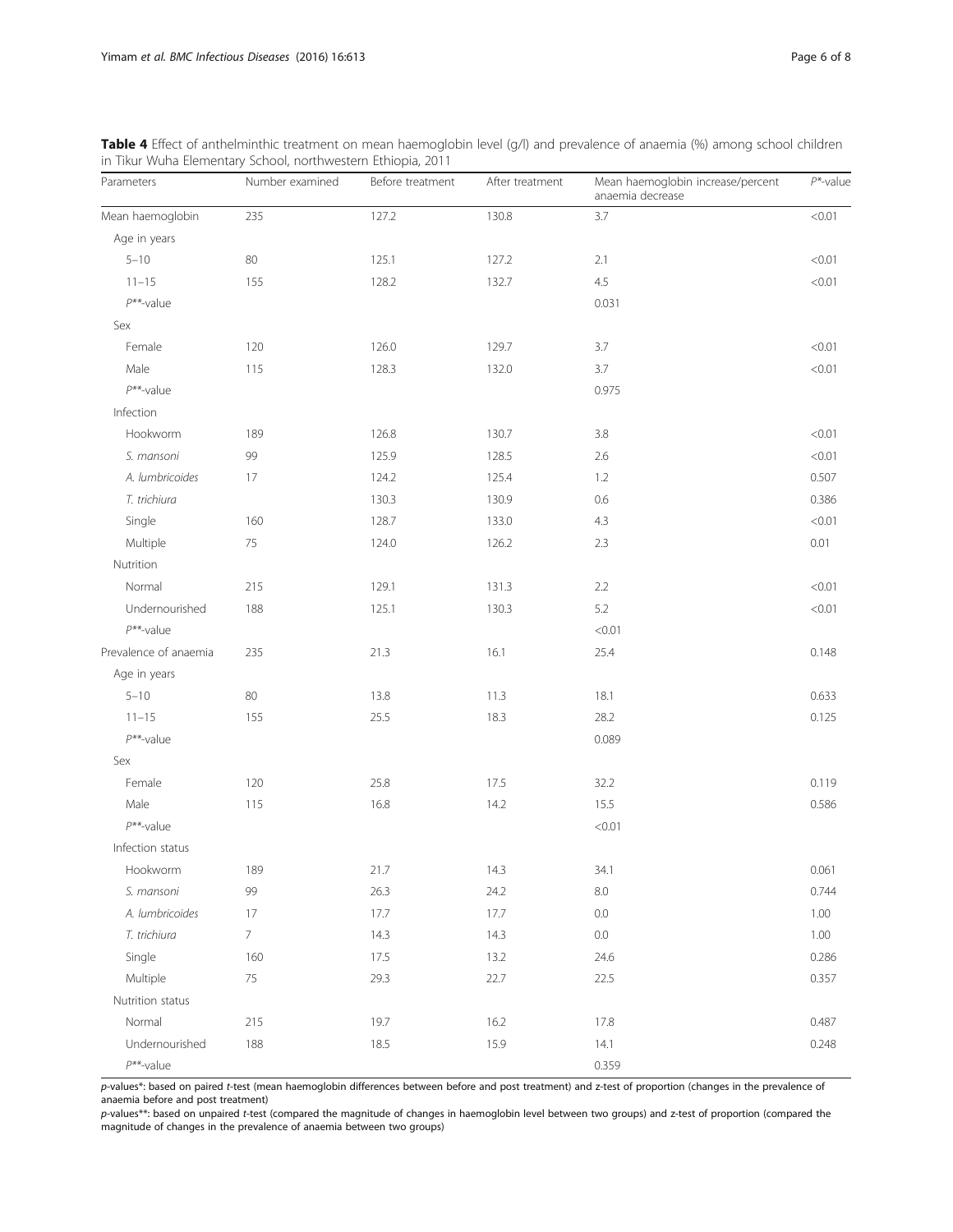infections before treatment. Children infected with two or more different intestinal helminth species were treated with praziquantel and albendazole when helminth species were S. mansoni/T. saginata and soil-transmitted helminths (STHs). Although albendazole is effective for treating STHs, it could have an effect against S. mansoni/T. saginata too and the same holds true for praziquantel. As a result, clearance of helminth will be facilitated better in children having multiple infections and treated with the two drugs simultaneously. However, the reason for the increased clearance of intestinal helminth in males compared to females is not clear. Perhaps, immunological or other factors could contribute to increased clearance of helminths in males.

To the best of our knowledge, this is the first study in Ethiopia which evaluated changes in haemoglobin level and prevalence of anaemia after anthelminthic treatment. As the country recently launches a national deworming program of school-age children, the current finding could be used as a testimonial to support the importance of the program in improving the health of the children in the country. The strength of the present study included homogeneity of the study population and the use of concentration and Kato-Katz methods for checking helminth infection. However, lack of data on helminth infection status and haemoglobin level changes in children uninfected with helminth at baseline and untreated with anthelminthic drugs made the study inadequate to mimic the potential impact of mass treatment, where treatment is given irrespective of underlying infection status. Moreover, lack of placebo-control treated group for making comparison with the drug treated group limited the study to be certain that the findings were solely due to the intervention and not to any other factors. Chance and bias due to unmeasured confounders may partly contribute to the differences observed. For example, children may got treatment for other infections such as malaria and the socioeconomic status of the parents might have been improved, which could potentially increase haemoglobin level and decrease iron deficiency anaemia [21]. However, the children involved in this study were apparently health looking at baseline and during the follow up survey, hence the chance of *Plasmodium* infection during the survey was minimal. In addition, that the length of follow up period was short strengths the view that the changes were unlikely to be due to socioeconomic improvement. On top of that, observation of significant decrease in the prevalence and intensity of helminth infection after anthelminthic treatment supports that the observed change in haemoglobin level was due to the treatment.

## **Conclusions**

The present study provides evidence that anthelminthic treatment of school-age children infected with helminth can improve haemoglobin level and anaemia in addition to reducing the prevalence and intensity of helminth infections one month after treatment. The magnitude of haemoglobin changes varied with the age, baseline haemoglobin level and nutrition status of the children. This confirms that deworming may benefit the health of children in sub-Sharan Africa where hookworm and S. mansoni infections are prevalent.

#### Acknowledgements

We would like to thank the laboratory technicians of ALIPB and Jiga Health Center who helped with the fieldwork and sample examination in laboratory. We also acknowledge all the staffs of Tikur Wuha Elementary School community for their assistant during sample collection. We are grateful to school children who participated in this study.

#### Funding

This study received financial support from the School of graduate studies and ALIPB, Addis Ababa University.

#### Availability of data and materials

The data will not be made available in order to protect the participants' identity.

#### Authors' contribution

YY, AD and BE conceived the idea and designed the study; YY and AD collected the data; AD analyzed the data and drafted the manuscript. All authors commented the paper and approved the final manuscript.

#### Competing interest

The authors declare that they have no competing interest.

#### Consent for publication

Not applicable.

#### Ethics approval and consent to participate

The study obtained ethical approval from the Institutional Review Board of ALIPB. Permission to conduct the study was also obtained from the school directors. Only children who assented and whose parents or guardians orally consented involved in the study.

#### Author details

<sup>1</sup>Department of Biology, Faculty of Natural and Computational Sciences, Woldia University, P.o. box. 400, Woldia, Ethiopia. <sup>2</sup>Department of Epidemiology, Robert Stemple College of Public Health, Florida International University, Miami, USA. <sup>3</sup> Aklilu Lemma Institute of Pathobiology, Addis Ababa University, P.O. Box 1176, Addis Ababa, Ethiopia.

#### Received: 4 January 2016 Accepted: 25 October 2016 Published online: 28 October 2016

#### References

- 1. WHO. Neglected tropical diseases. http://www.who.int/neglected\_diseases/ diseases/en/. Accessed on 7 Jul 2016
- 2. Hotez PJ, Alvarado M, Basáñez M-G, Bolliger I, Bourne R, Boussinesq M, et al. The global burden of disease study 2010: interpretation and implications for the neglected tropical diseases. PLoS Negl Trop Dis. 2014;8(7):e2865.
- 3. WHO. Accelerating work to overcome the global impact of neglected tropical diseases - A roadmap for implementation. Geneva: World Health Organization; 2012. http://www.who.int/neglected\_diseases/NTD\_ RoadMap\_2012\_Fullversion.pdf. Accessed on 7 Jul 2016
- 4. WHO. Preventive Chemotherapy in Human Helminthiasis. Geneva: WHO; 2006.
- 5. Tchuentéa LAT. Control of soil-transmitted helminths in sub-Saharan Africa: Diagnosis, drug efficacy concerns and challenges. Acta Trop. 2011;120:S4–11.
- 6. United to Combat Neglected Tropical Diseases. The third report: country leadership and collaboration on NTDS. http://unitingtocombatntds.org/report/ country-leadership-and-collaboration-on-NTDs. Accessed on 7 Jul 2016.